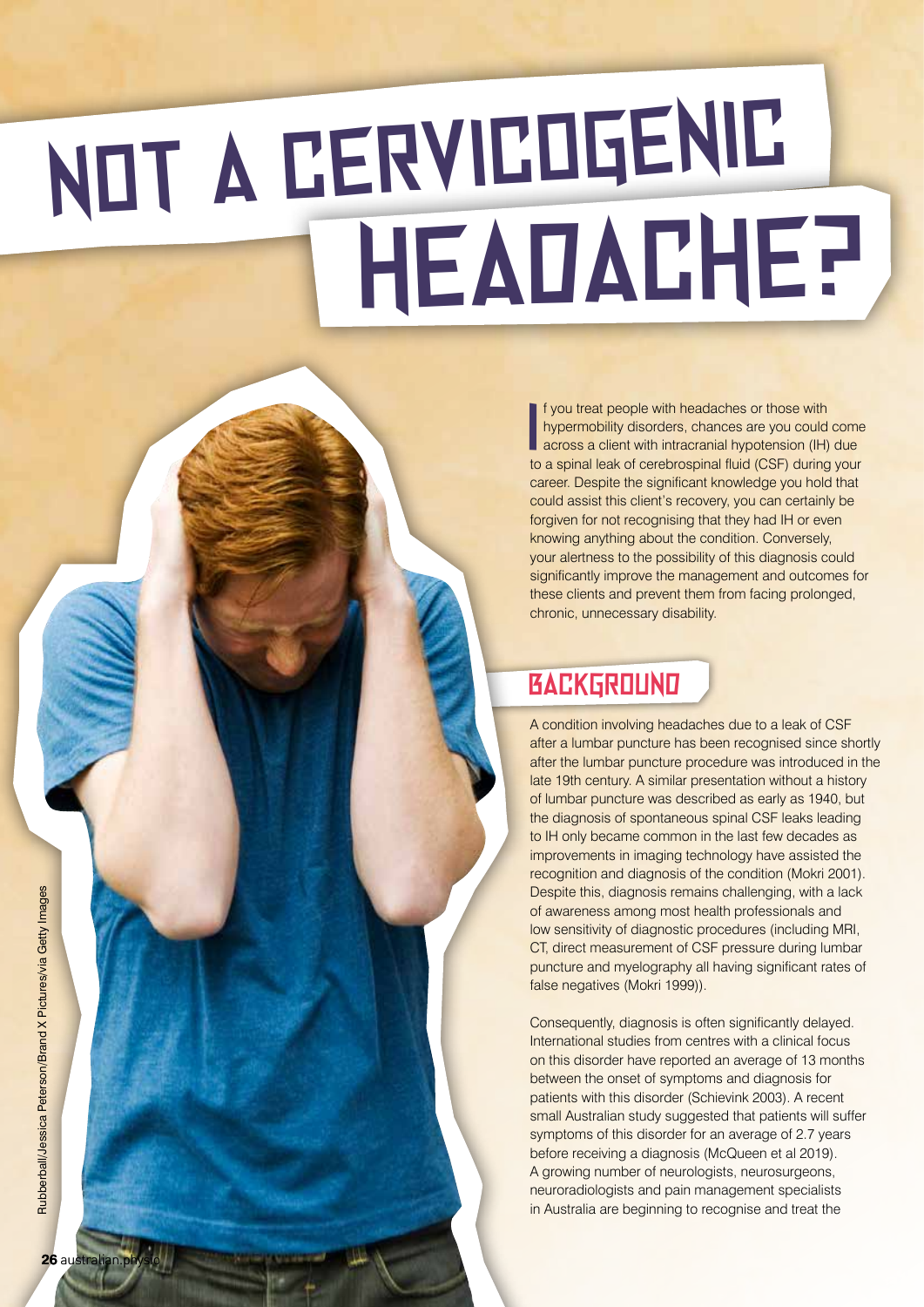WITH THEIR KNOWLEDGE OF SPINAL AND NEURAL FUNCTION, headaches and connective tissue disorders, Australian physiotherapists have much to contribute towards the early recognition and optimal management of spontaneous intracranial hypotension. Nicole Frost outlines the condition, its presentation and the underlying physiology.

condition. While effective treatment for the disorder is available, failure to address the condition can have serious consequences including subdural haemorrhages and an array of other neurological complications (Beck et al 1998, Pakiam et al 1999, Pleasure et al 1998, Schievink 2006).

IH that occurs spontaneously or as a result of trauma (as distinct from iatrogenically) from a leak of CSF in the spine is thought to affect approximately five in 100,000 people per year (approximately half the rate of spontaneous subarachnoid haemorrhages) (Schievink et al 2007). A significant proportion of these patients have an underlying heritable disorder of connective tissue (HDCT) or hypermobility syndrome such as Ehlers Danlos or Marfan syndrome (Schievink et al 2004). The onset of symptoms may be associated with trauma of varying degrees such as a whiplash or fall, or there may be no identifiable precipitating event.

The cardinal symptom of IH is a headache that is typically described as worse when upright and improving on lying down. Significant variability in this pattern has, however, been described, particularly when the disorder is ongoing for some time. Patients may instead describe a headache that is worse during the latter part of the day and better on rising in the morning, or may fail to notice an orthostatic pattern at all, particularly if the issue is more chronic (Schievink et al 1996). The headache is generally bilateral and may be diffuse or localised—most commonly to the occipital region but possibly frontal or temporal. It is often described as gradually increasing in intensity over minutes to hours of being upright, but can be instantaneous (Schievink 2006).

Patients typically also report significant cervical and thoracic pain and so may present to physiotherapists with a presentation in some respects overlapping with cervicogenic headache. Furthermore, at least one study has identified the presence of spinal CSF leaks in 66 per cent of a group of patients diagnosed as having chronic whiplash associated disorder (Ishikawa et al 2007). A vast range of other symptoms variably accompany the headache and spinal pain, including those in Table 1.

**Table 1:** Other symptoms associated with cerebrospinal fluid leaks

| <b>Associated symptom</b>                             | <b>Reference</b>                     |
|-------------------------------------------------------|--------------------------------------|
| Cervical pain or stiffness                            | <b>Mokri 2001</b>                    |
| Nausea $+/-$ emesis                                   | <b>Mokri 2001</b>                    |
| Diplopia                                              | <b>Mokri 2001</b>                    |
| <b>Dizziness</b>                                      | <b>Mokri 2001</b>                    |
| Hearing changes (eg, muffled, distorted)              | <b>Mokri 2001</b>                    |
| Visual changes (eg, blurring, visual<br>field defect) | Mokri 2001,<br>Horton & Fishman 1994 |
| Photophobia                                           | <b>Mokri 2001</b>                    |
| Interscapular pain                                    | <b>Mokri 2001</b>                    |
| Low back pain                                         | Mokri 2001                           |
| Facial numbness or weakness                           | <b>Mokri 2001</b>                    |
| Galactorrhoea                                         | Yamamoto et al 1993                  |
| Radicular upper limb symptoms                         | <b>Mokri 2001</b>                    |
| Stupor or reduced consciousness                       | Pleasure et al 1998                  |
| Parkinsonism, ataxia, bulbar weakness                 | Pakiam et al 1999                    |
| Encephalopathy                                        | Beck et al 1998                      |
| Tinnitus                                              | Schievink 2006                       |
| Altered taste                                         | Mokri et al 1997                     |
|                                                       |                                      |

Patients with spinal CSF leaks leading to IH have been reported to have a range of different dural defects allowing the CSF to leak. These include absent or damaged nerve root sleeves, discrete tears of the dura, broadly attenuated areas of dura that weep CSF, and venous fistulas draining CSF directly into the venous system (Schievink 2006). As a result of the increased losses of CSF over and above normal reabsorption, the patient's body may be unable to maintain the usual volume and pressure of CSF. Therefore, the buoyancy which normally reduces the brain's apparent weight from around 1500g to around 50g (Mokri 1999) is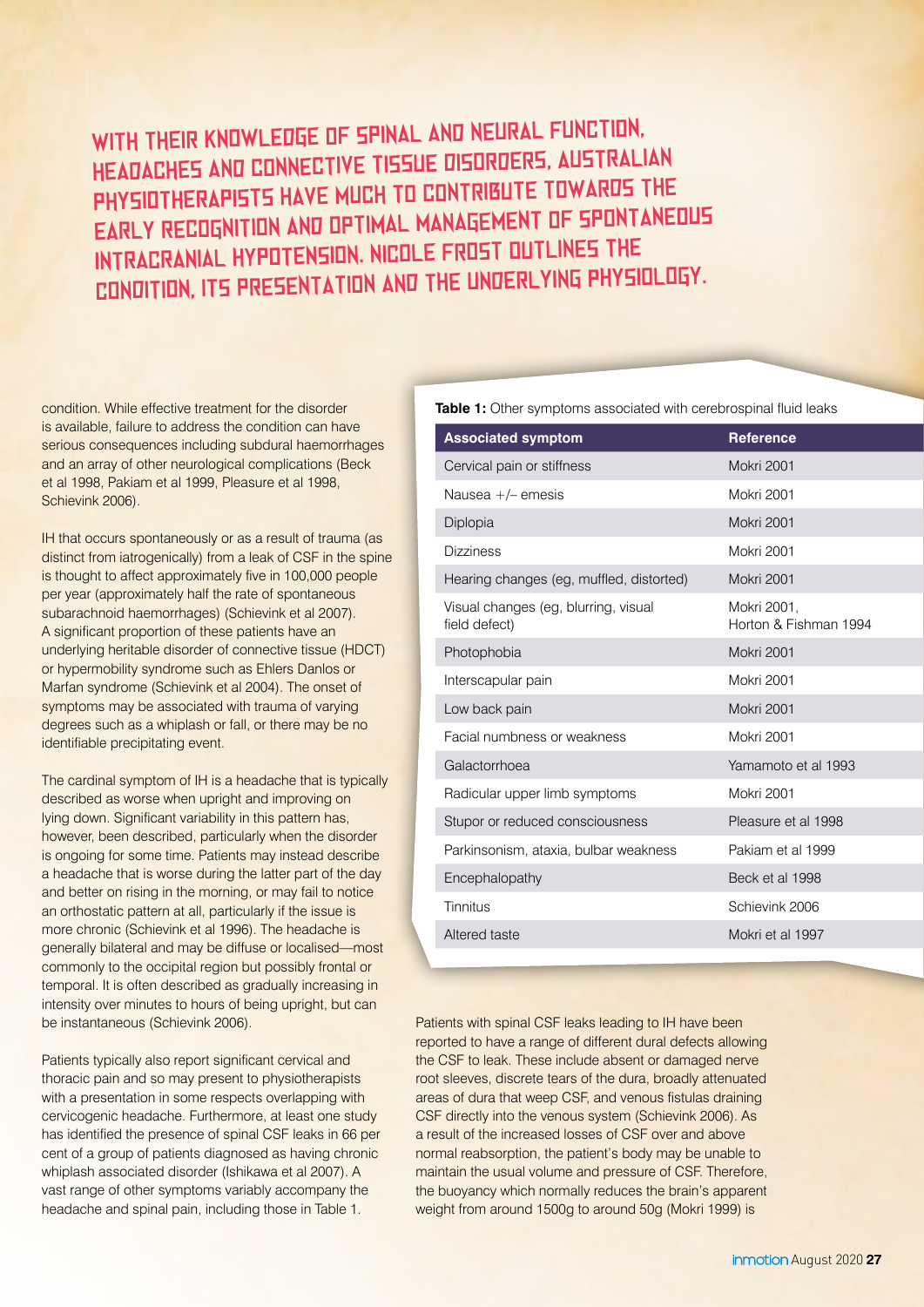



large bone spur and the defect where it perforated the dura.

lost, and the brain can descend when the patient is in an upright position, sometimes giving the appearance of a Chiari malformation (Schievink 2006).

The traction on innervated intracranial structures, and the distension of the cranial venous system due to increased blood volume compensating for the loss of CSF volume, are both thought to contribute to the symptoms of IH. Other symptoms can arise from mechanical, vascular or other effects on brain structures such as the cranial nerves, diencephalon, and pituitary gland, or on inner ears, nerve roots or the meninges (Mokri 2001, Schievink 2006, Portier et al 2002) as the buoyancy, shock absorption, waste clearance and homeostatic functions of the CSF are potentially impacted by the loss of volume and pressure. The mechanisms at play are yet to be fully understood.

## **MANAGEMENT**

Common treatment procedures for spinal CSF leaks that do not spontaneously heal with conservative measures (eg, bedrest) include epidural blood patching (EBP), fibrin glue patching, and surgical repairs of the dura. EBP, which is commonly trialled first, involves injection of autologous blood into the epidural space. In spontaneous leaks, larger volumes are often required than with iatrogenic leaks, commonly in the order of 20 to 30 millilitres. Spontaneous leaks may require repeated patching before a sustained seal is achieved and if this is unsuccessful, fibrin glue or surgical repairs may be attempted where leak sites can be identified (Schievink 2006).

Given the underlying pathologies involved in spinal CSF leaks, there would seem to be much that physiotherapists could offer to assist in recovery, and yet there is little in the literature at this time to guide safe and effective physiotherapy management. Until this situation changes, clinicians must rely on their knowledge of anatomy, physiology and pathology of related disorders and strong clinical reasoning. Underlying principles to guide clinical intervention include protecting the healing tissue at the leak site, optimising tissue repair and mechanics of the spine, dura, and entire neural system, providing dethreatening information and addressing the likely deconditioning and comorbidities of the patient.

There are a wide range of factors that may be relevant to the recovery of any given client, other than the leak repair procedures undertaken. Firstly, there is high likelihood of the presence of HDCT. This adds the possibility of impaired tissue healing, impaired proprioception, the presence of autonomic dysfunctions and a range of other disorders that present more commonly in the hypermobile population, along with the increased ranges of motion that the patient's neural system may need to adapt to compared to a client of average mobility (Keer & Grahame 2003).

Rebound IH can occur for a period after successful sealing of a CSF leak (Schievink et al 1996). This reversal of intracranial pressure to a higher than normal level after sealing of a CSF leak can cause significant symptoms and disability for the client with a potential reversal of their orthostatic pattern to intolerance of lying down. The raised CSF pressure may also theoretically put the repair site at risk as well as other potential complications so any apparent IH needs to be brought to the attention of the treating specialist.

The neural tract is mechanically linked throughout the body. Compromises of neural mobility in body areas